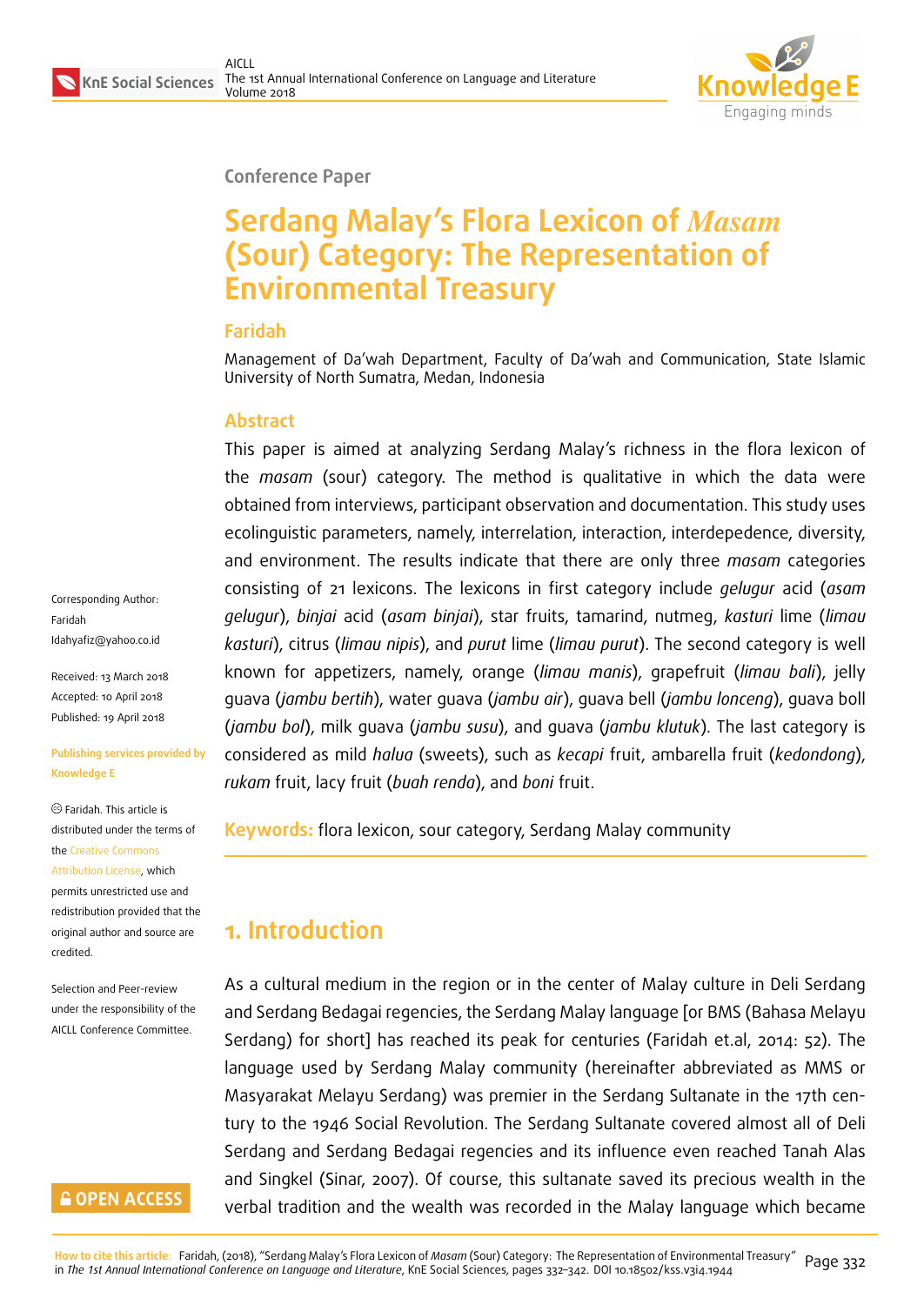

the formal language in the Sultanate. The language which was having the ultimate role at that time built Malay culture and civilization successfully.

The MMS initially took great care of the natural environment and preserved the forest. The environment was very well maintained and forests had only be encroached if necessary, for example, for preparing cultivation, establishing a new hamlet (*huma*), or for making boats and musical instruments, or medicinal herbs. Old Malay words said "If there is no sea, abdomen is empty; if there is no forest, the body is destroyed; if densed forest is destroyed, institution breaks up and custom disappears".

All societies require their language preserved, used in the communication, and ably adapted to all social and environmental changes (Fishman, 1972: 24); the MMS is hoped to be the same. On the other hand, native speakers of a language are constantly changing because they are influenced by various factors such as social and cultural changes, and changes in speakers' language environment (Faridah, 2016: 13).

The fastest changes are found in the lexicon level (Lindo and Bundsgaard, 2000: 10-11) because life environment changes and as a result, the language that has ever lived in the speech community also changes over time. Such changes are influenced by three dimensions, such as, ideological, sociological, and biological dimensions. Nowadays, research in ecolinguistics is carried out because the role of language is very important in the recording of a number of lexicons which are increasingly shifted and even disappeared from time to time. The the shift and disappearance are due to the destruction of the environment which become the living space for the lexicon.

The interdependence between BMS community and the surrounding environment is also reflected in the lexicons used by MMS, especially with the flora lexicon of *masam* category. A number of linguistically named and encoded plants in MMS are familiar to the public in the past and inherited by old generation orally. This can be found in the well-known Malay poem (*pantun*) *Asam kandis asam gelugur, ketiga asam siriang-riang, menangis mayat di pintu kubur, teringat badan tidak sembahyang* 'The kandis acid, the gelugur acid, the third acid is the siriang-riang, weeps the corpse at the door of the grave, remembers he not pray for'.

### **2. Literary studies**

#### **2.1. Theories of ecolinguistics**

Speakers of a language are constantly changing because they are influenced by various factors such as social and cultural changes, and the change of language speakers' environment (Edwards, 1985: 49). The rather same condition is stated by Lindo and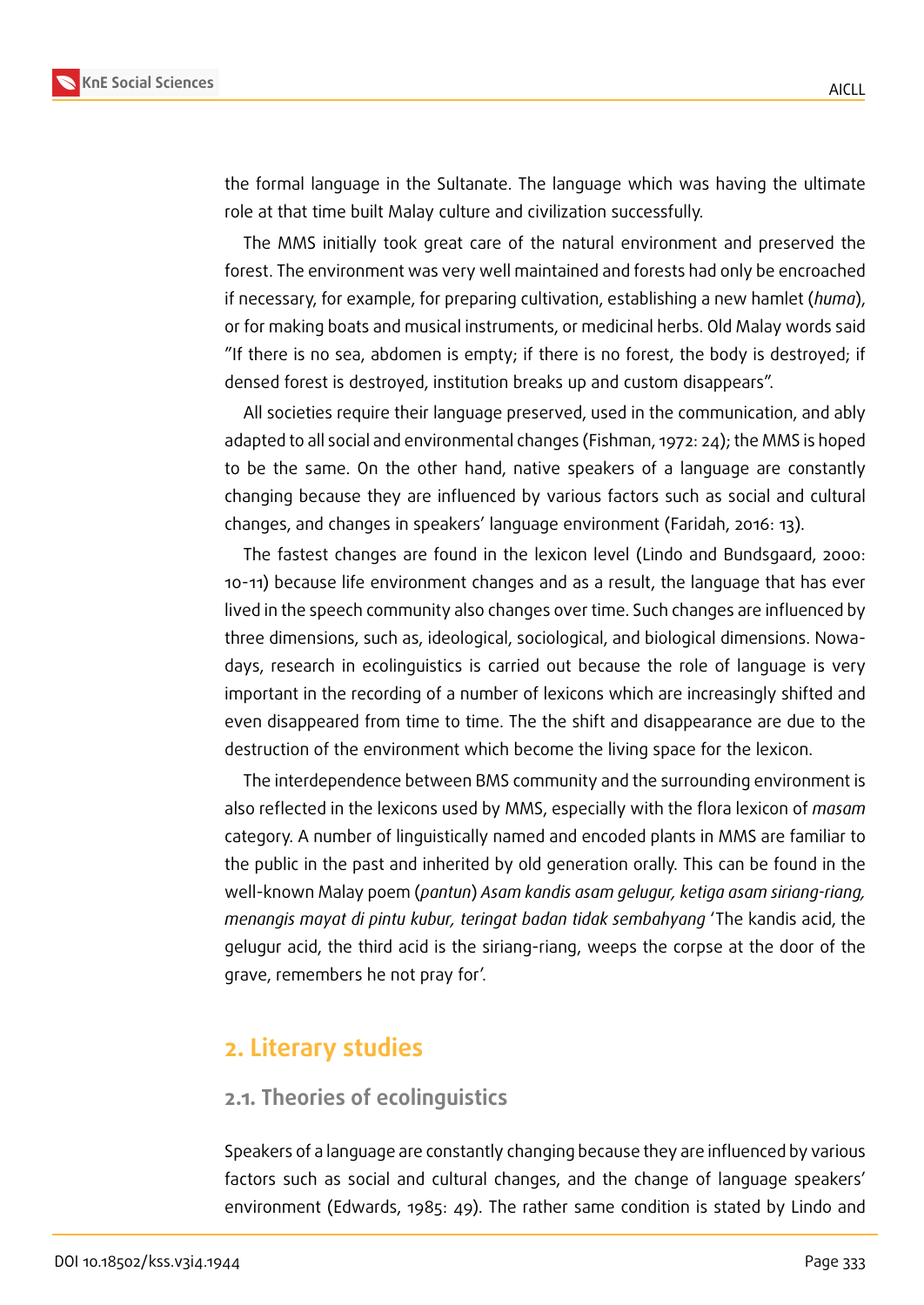

Bundsgaards (2000: 10-11) who argued that when the environment is changing, the language that exists in the lives in the people's speech also changes over time. The change is influenced by ideological, societal or sociological, and biological dimensions. This is in line with Haugen (1972 in Fill, 2001: 57) who stated that:

"Language ecology may be defined as the study of interactions between any given language and its environment. The definition of environment might lead to one's thought first of all to the referential world to which language provides an index. However, this is the environment not of a language but of its lexicon and grammar. The true environment of a language is the society that use it as one of its codes. Language exist only in the minds of its users, and it only funtions in relation to these user to one another and to nature, for example their social and environment. Parts of its ecology is therefore psycological: its interaction with other language in the mind of bi- and multilingual speakers. Another part of its ecology is sociological: its interaction with he society in which of it funtions as a medium of communication. The ecology of a language is determined primarily by the people who learn it, use it, and transmit it to others"

The language levels that are most rapidly changing are lexicons. Furthermore, the treasury of lexicons becomes the description of the knowledge, ideas, spiritual wealth, and the features as well as the characteristics of the speakers' socio-culture as proposed by Sapir (2001: 14).

The term *ecology* was first introduced by Ernest Haeckel (1834-1914) and is a branch of science that studies how living things can sustain their lives by establishing relationships between living things and non-living objects in the place of life or environment. The ecolinguistic, an interdisciplinary science, becomes the umbrella for all research on language (and languages) linked in such a way to ecology as Fiil (2001: 126) (in Lindo & Bundsgaard 2000) argued that its is an approach that studies the language and relates it to the environment. Three ecolinguistic parameters might include (1) interrelationships, interactions, interdepedencies, (2) the existence of certain environments, and (3) the diversity in the environment, either human beings or other creatures who live on earth at specific locations and they can be considered to become objects of research in language and environment (Fill and Muhlhausler, 2001: 1)

The study of flora ecolexicon especially the *masam* category in MMS, in this case, is intended to illustrate the knowledge and the understanding on the environment, both the nature and the socio-cultural environment in the forms of lingual codes. Along with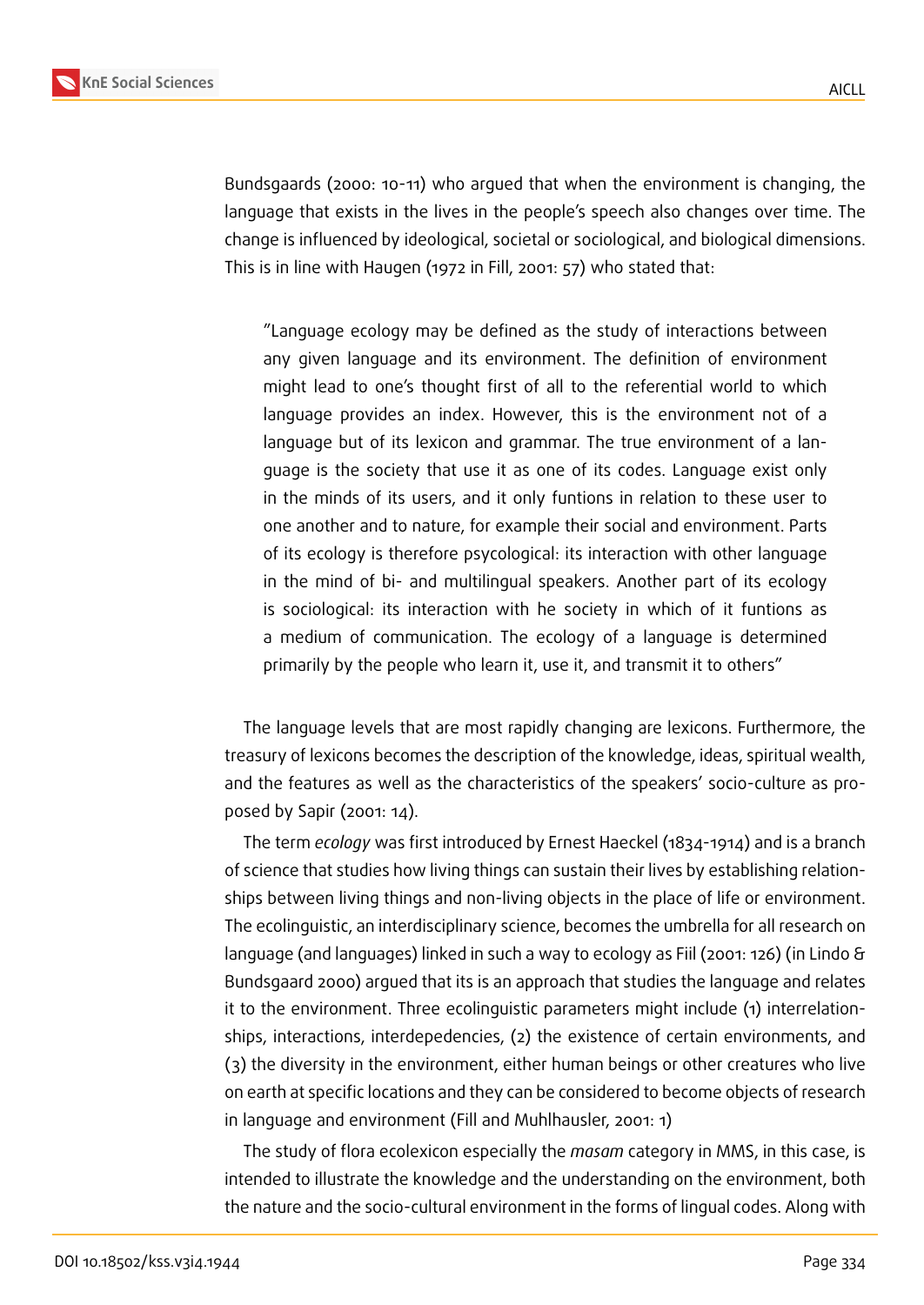

the language community's knowledge and understanding on the nature and sociocultural environment, this could mean the availability of interaction and interrelation in the language community. Sapir then suggested that the vocabulary of a language most clearly describes the physical and social environment of its speakers. The complete vocabulary of a language can in fact be seen as a complex finding of all ideas, interests and positions that may concern the community and perhaps we can extend it to the character of the physical environment and the characteristics and culture of those who use the vocabulary (Sapir in Fill and Muhlhausler, 2001: 14).

## **3. Research methods**

The method in this study is qualitative and to obtain data, interviewing 5 informants, participant observation, and documentation are involved. Furthermore, after the data collection about the *masam* category, the analysis is then carried out in the following steps: identifyingthe lexicon forms, determining the categories, giving meaning, data reduction, interpretation as well as preparing conclusion and starting analysis.

## **4. Discussion**

### **4.1. Flora lexicon of masam category used for food flavoring ingredients**

General flora lexicon could derive a number of specific lexicons of the *masam* category because biodiversity is closely related and recorded in the local language (Skubnate Kangas and Phillipson: 2001: 2-3). The derivative lexicon might refer to the *asam gelugur* (Latin: *Garcinia atroviridis Griff*) which is generally known by BMS speakers as acid whose shape is round and has serratures. Before being consumed, this acid is cut into slices which are then dried in the sun until they are completely dry. The *asam gelugur* which is not completely dry will not long last when stored. Two slieces of this dry *asam* can be consumed by putting them in the sour cooked vegetable (or *sayur asam*) and fish curry (*gulai ikan*) to attract people's taste to eat.

In case of the shape and category, the *asam gelugur* is classified as a compound lexicon and belongs to noun category. Semantically, the lexicon *asam* is classified as nonhuman and live object. The *asam gelugur* can be used by BMS to eliminate bitter taste of vegetables such as papaya flowers, papaya leaves, and bitter gourd (or peria) by boiling such vegetables with the *asam* with a purpose to vanish the bitter taste. Some miutes later the vegetables are lifted and cleaned. The lexicon *gelugur* is also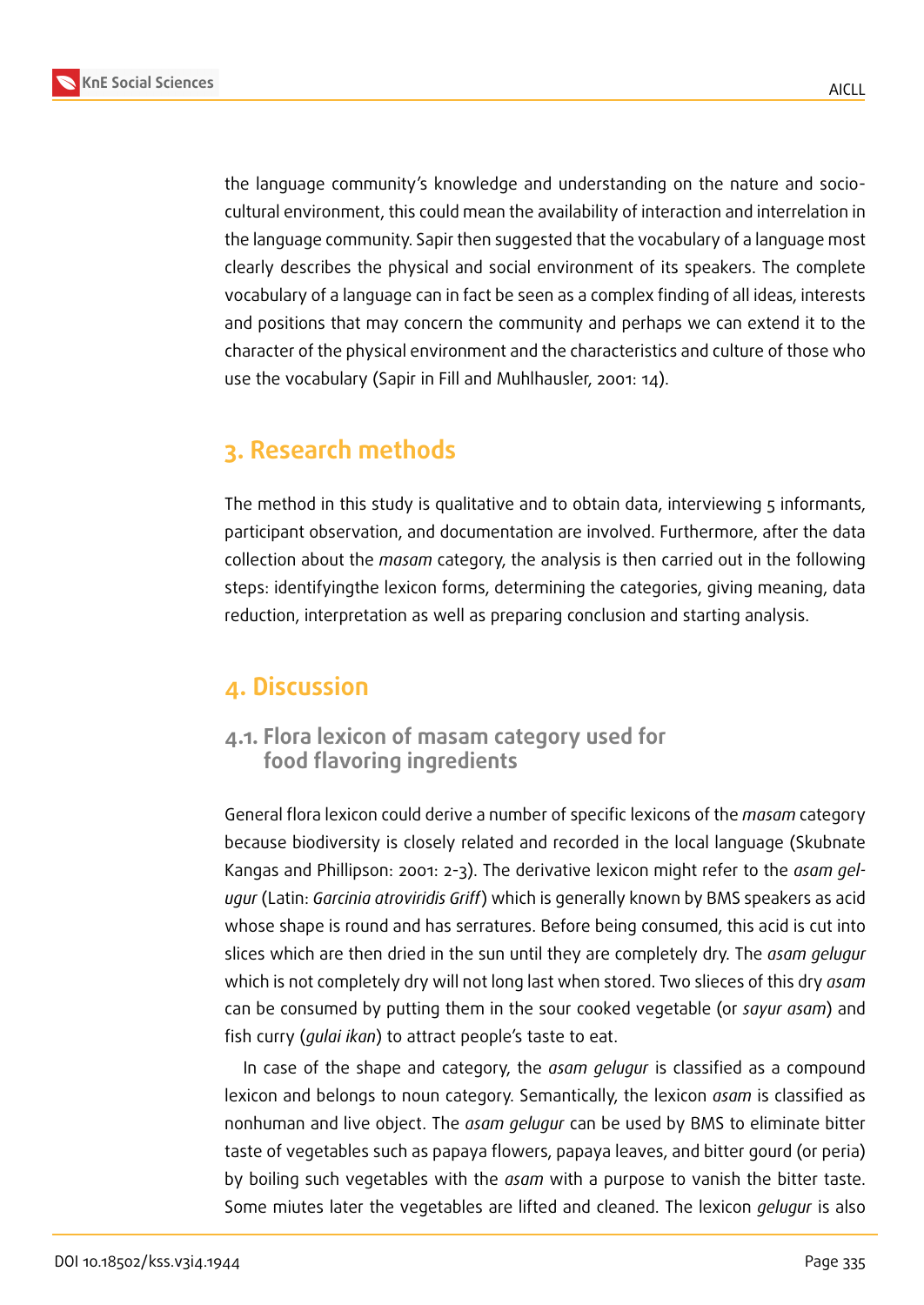

used as the name of an area in Medan and it is indicated that in the past, in that area, the *asam gelugur* was planted by local people.

In terms of shape and category the lexicon *asam binjai* (Latin: *Mangifera enesia*) is also classified as a compound lexicon and belongs to noun category. Semantically, this lexicon is determined as nonhuman and live object whose size is the same as two or three adult male's fists and whose aroma is fragrant. This *asam* tastes very delicious as sauce (sambal) mixture. There is a city in North Sumatera whose name is binjai and this name is believed that long time ago there were found *asam binjai* trees. Moreover, some names such as Serdang, Pakam, and Pantai Labu Beach refer to respectively serdang tree, pakam tree, and squash.

Seen from the shape and category the lexicon *asam wulung* (Latin: *Averhoa belimbi*) is classified as a compound lexicon and included as noun and semantically, this lexicon refers to nonhuman and live object. BMS speakers describes this lexicon as the fruit having green, or sometimes, white in colour. Its tree might have dense fruits being piled and stucked on the stem and branches. This fruit has many seeds inside although its size is as big as adult male's thumbs or fore finger and it is generally used to vanish bad smell of fish, to cook sour vegetables (*sayur asam*) and fish curry, to make sauce, and to boil *pepes* (leave-wrapped fish). In addition, this *asam* can also be used to clean spots from white clothes by rubbing it on the surface that is spotted and leave the clothes for about an hour in the water.

With reference to its shape and category the *asam jawa* (tamarind; Latin: *Tamarindus incida*) is a compound lexicon and categorized as noun or object and semantically, it is animate and nonhuman. The *asam* is understood by BMS speakers as a seedy and black fruit having mild texture. This fruit whose leaves are small and green is also used for making *rujak* (spicy fruit combination), *pecal* (mixed spicy vegetables), for vanishing fish bad smell as well as for making anchovy chilly sauce (*sambal ikan teri*). Its leaves can be processed for making facial powder and having been crushed its grains can also be processed as toothpaste for cleaning teeth naturally.

The lexicon nutmeg (Latin: *Myristica fragrans*) is a bitter fruit which is always used as a seasoning mixture for soup and stews (*semur*). Besides, BMS speakers utilize nutmeg for salving leg swollen or sprains and they grinding its seeds into powder. Its flesh can be made as *halua* (sweets) by carving it first and soak it with salt water to remove the bitter and sour taste and then it is boiled (Malay's *celur*). The boiled flesh is taken out in the open space to make it cool and then sugar is poured on it and leave it for several days. Two kilograms of nutmeg need two kilogram of sugar and BMS speakers believe that consumption of nutmeg sweets might keep their bodies healthy.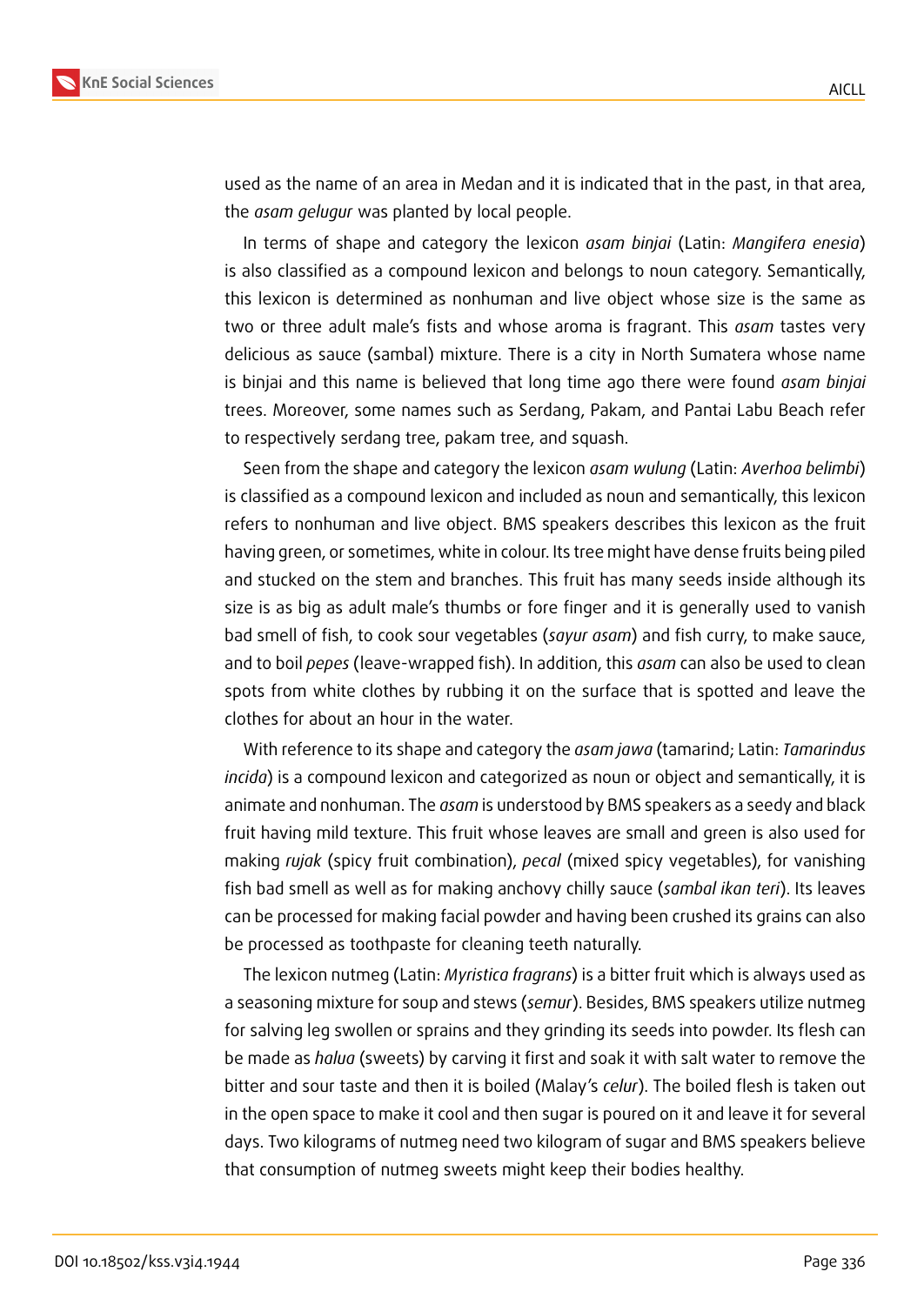

In terms of the shape and category, kasturi limes (*limau kasturi* or *jeruk kasturi*; Latin: *Cacas nucifera*) is a compound lexicon which is categorized as nouns or objects. Semantically, it is animate and nonhuman having small size and green colour. This lexicon can be processed by BMS to vanish bad fish odor or is also suitable to add sour taste to sauce. In addition, it can also be used to give a delicious flavor and a fragrant aroma when it is mixed with young coconut water. Viewed from its shape and category, the lexicon *limau nipis* (citrus; Latin: Citrus aurantifalia) is a compound categorized nouns or objects. Semantically, it is animate and nonhuman object which is understood by BMS speakers to have dark green colour and whose size is five times bigger than kasturi. It reserves water and has seeds and can be used to remove bad smell of fish, to change sauce to become sour, and to make *anyang* vegetable sour. Having been squeezed the citrus water plus ketchup might be drunk to remove cough.

The lexicon *limau purut* (Latin: *Citrus hystrix*) is a noun and semantically, it is animate and nonhuman object which has coarsely dark green colour and distinctive aroma. This citrus can be processed as traditional and herbal medicine when it is mixed with other ingredients for bathing. Of all the lexicons discussed above the percentage of young respondents' knowledge is that four respondents 'know and often use them' (or 3.33%), twenty five 'know little and seldom use tehm' (or 25,83%), thirty one 'know but not use them' (or 25%), and thirty 'neither know nor use them (or 25%). The percentage from older respondent is that seventy 'know and often use' (or 58.33%), thirty 'know but rarely use' (or 25%), and twenty 'knowing but do not use (or 16.66%).

From the percentage, older respondents still recognize and utilize those lexicons because they like the sour taste but unluckily, younger respondents have changed their taste so they neither know the lexicons nor the benefits. Nowadays, lime, citrus or orange trees are not anymore planted in the yards or in the fields. People who need them should buy from markets. The *asam binjai* has not even been found since five years ago.

Changes in the inter-generations are also followed by changes in the selection of food, for instance, currently, younger generation of BMS speakers are less fond of sour food such as anyang, coconut crust sauce (*sambal kerak kelapa*), *tempoyak* sauce, sour fish curry (*gulai masam ikan*), and *rujak* because they are difficult to find and the first three are even not sold anymore and if necessary, they are prepared by mothers at home for their own sake. In contrast, new popular food, such as, pressed chicken (*ayam penyet*), fried duck, mie Aceh, bika Ambon, meatball, Kentucky fried chicken, pizza, and indomie are easily found.

Those changes actually cause the changes to the BMS speakers' environment because speakers no longer recognize the lexicons of traditionally natural culinary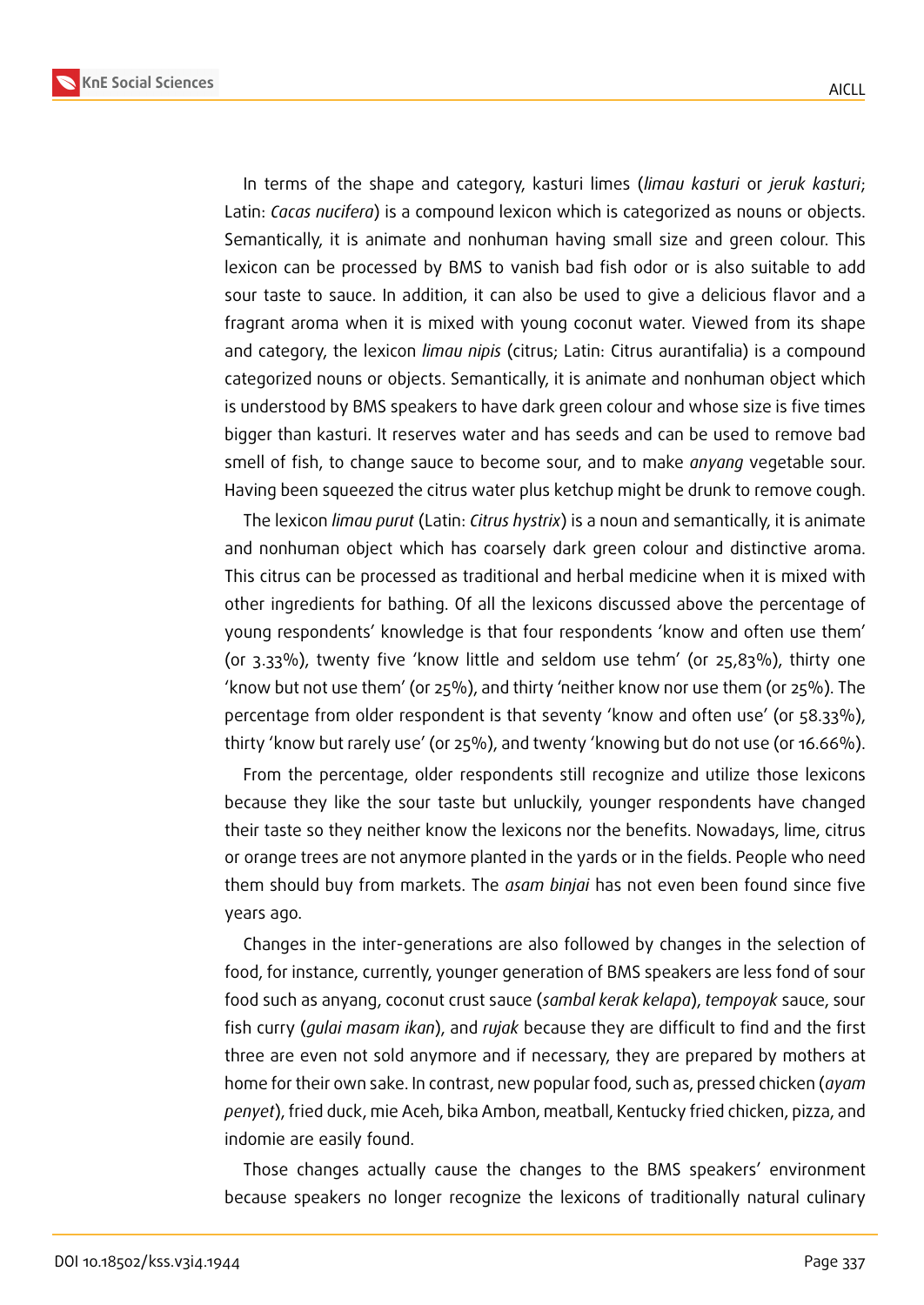

and the speakers, especially younger speakers, only know the culinary that exists today. In case of plants, especially those for herbal medicine, younger generation also no longer know their benefits. When they are sick, the young generations generally go to the doctors or directly buy drugs.

Traditional toys, such as making car toys from orange peel, is no longer found and, instead, they play with electronic car toys or play them in electronic games. Traditional toys have the value of togetherness since children help each other in the making process. Now, the child world is dominated by electronic games, for instance war games, which bring individualism, lose the nature of mutuality and the sense of love to each other. There appears egoism and the desire to knock down opponents as shown in the war games.

### **4.2. Flora lexicon of masam category used for appetizers**

In terms of shape and category, orange (*limau manis*; *Latin: Citrus sinensis*) is a compound of nominal category and semantically, it is animate and nonhuman object. It has sweet taste which is similar with the oranges from Karo highland but not from Pantai Buaya. The name *limau manis* refers to a condition that it is generally eaten after meals and to a village which is called Desa Limau Manis located in Tanjung Morawa subdistrict so it is assumed that the fruit was planted in the village. The *limau manis* and the *limau masam* can be associated to face conditions, for example, the first is related to happiness or friendliness but the second refers to bad mood or unfriendliness. The lexicon *limau bali* (Latin: *Citrus maxima* or *Borm*) is a compound noun which is semantically a nonhuman and animate object. The *limau* is well known by BMS speakers and has big size like a football. Its tree looks like the tree of *limau jeruk purut* and has not spikes on the tree. The *limau bali* can be eaten or made for rujak. Children always make car toys from the skin and from this lexicon, there can be found a metaphor such as 'oranges eat oranges' (*jeruk kok makan jeruk*)

Seen from the shape and category, the lexicon *jambu* is the root word and a noun. Semantically, it is nonhuman and animate object having deep inter-relation and interdepedence and becomes a versatile and multi-functional plant. The lexicon *jambu bertih* (Latin: Syzgium malaclense) is a noun which is semantically a nonhuman and inanimate. It has red colour, small in size, sour taste, and little content of water. This fruit is used by BMS speakers for rujak combination and for sweets. The lexicon *jambu air* (Latin: *Syzgium aqueum*) is a noun and semantically is a nonhuman and inanimate object. It has a bit sour taste and red colour, and is bigger than *jambu bertih*. BMS speakers make this fruit into sweets; this fruit is easily falling down.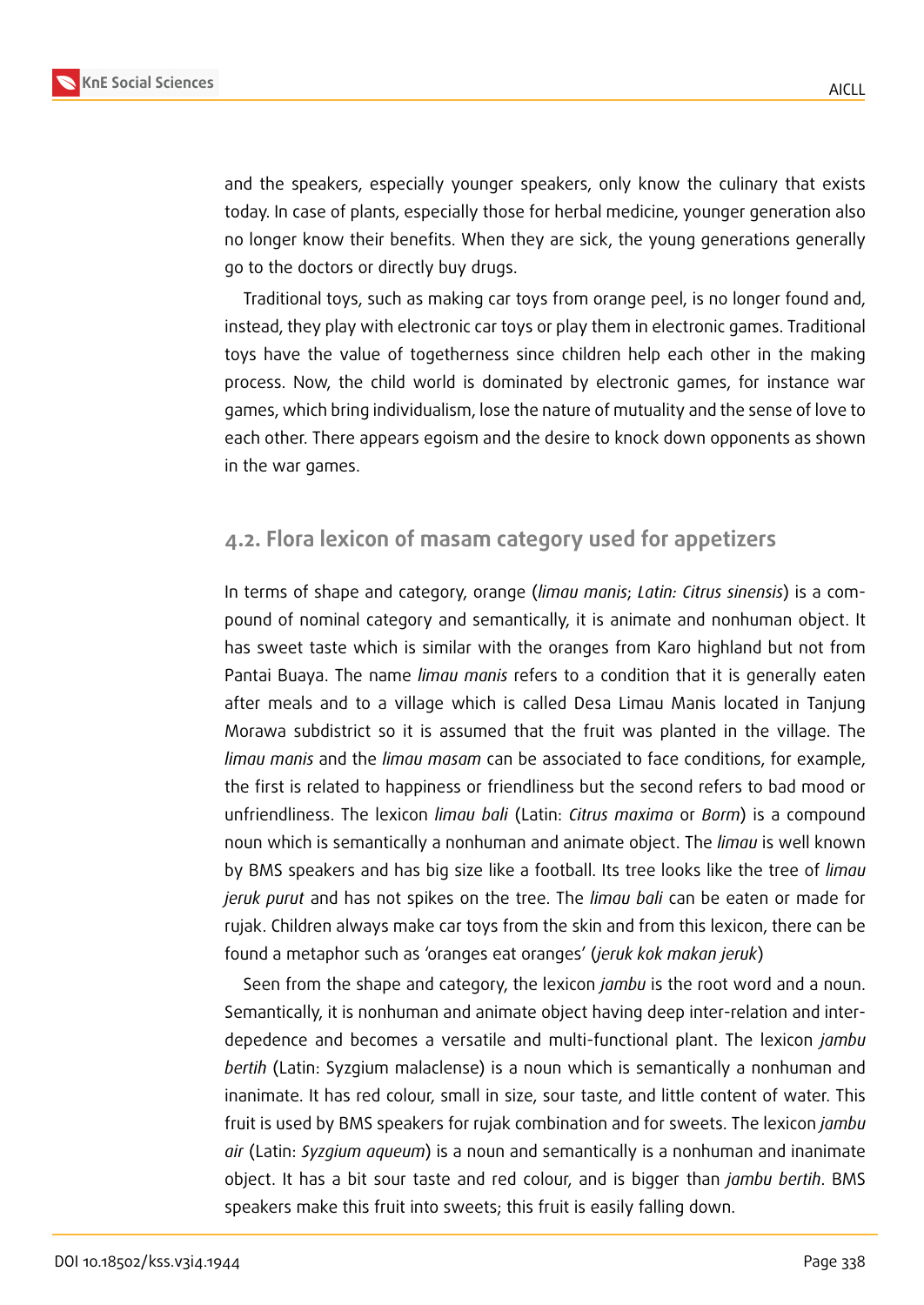**KnE Social Sciences**



In terms of form and category, the lexicon *jambu lonceng* (Latin: *Anacardium occidentale*) is a noun which is semantically a nonhuman and inanimate. The name indicates its shape which looks like a bell. Meanwhile, the lexicon *jambu mawar* (Latin: *Syzgium Jambos*) is a noun which is semantically a nonhuman and inanimate and it has nice fragrance like roses. In case of form and category, the lexicon *jambu bol* (Latin: *Syzgium malaccense*) is a noun and semantically, it is nonhuman and inanimate which is known by BMS speakers as a type of guava containing not so much water. The shape is oval and bigger than *jambu air*; it looks like human nose in its size and has sour taste with vitamin C content.

The lexicon *jambu susu* (Latin: *Family Myrtacea*) is a noun which is semantically a nonhuman and inanimate. Its colour is milky and its shape resembles a bottle, and therefore, in Aceh it is called *jambu botol*. It is sour and slightly chipped, and is generally consumed as pickles. The tree is like a guava tree. On account of shape and category, the lexicon *jambu klutuk* (Latin: *Psidium guajava*) is a noun which is semantically nonhuman and inanimate, contains small seeds, and has green and red in colours. The red guajava can be used by BMS speakers to treat dengue fever by making it into juice and its leaves can be optimized for diarrhea herbal medicine by directly chewing and swallowing. It also has solid flesh with very little water but with a lot of calcium that can strengthen bones and teeth. Moreover, its leaves can also eliminate bitter taste in vegetables such as papaya leaves, papaya flowers, peria fruit by boiling them with such vegetables. Today, the guajava has been missing from community's cognition, especially those who are young. What they know is only the Taiwan guajava.

Ripe guajavas fall naturally and BMS speakers manufacture by making them into sweets as what their great grandfathers did in the past. Due to the short belonging of land, local people do not plant them anymore and as a result, import fruits such as apples, pears, dragon fruit dominate local markets including Taiwan guajava; however, the local fruits, for instance *jambu bol*, *jambu bertih*, *jambu susu*, and *jambu klutuk* tend to disappear. In conclusion, the percentage of BMS speakers who know and eat these fruits is summarized as the following: with regard to elderly respondents, ten 'often know and eat' (8.33%), 25 'rarely know and eat' (20.83%), 50 'still know but do not eat (41.66%), ten 'do not know but still eat' (8.33%), and 25 'do not know but eat' (20.83%) and about young respondents, eight 'often acknowledge and eat' (6.66), 15 'rarely know and eat' (12.5%), 25 'still know but do not eat' (20.83%), 20 'do not know but remain to eat' (16.66), and 52 'neither know nor eat' (43.33%).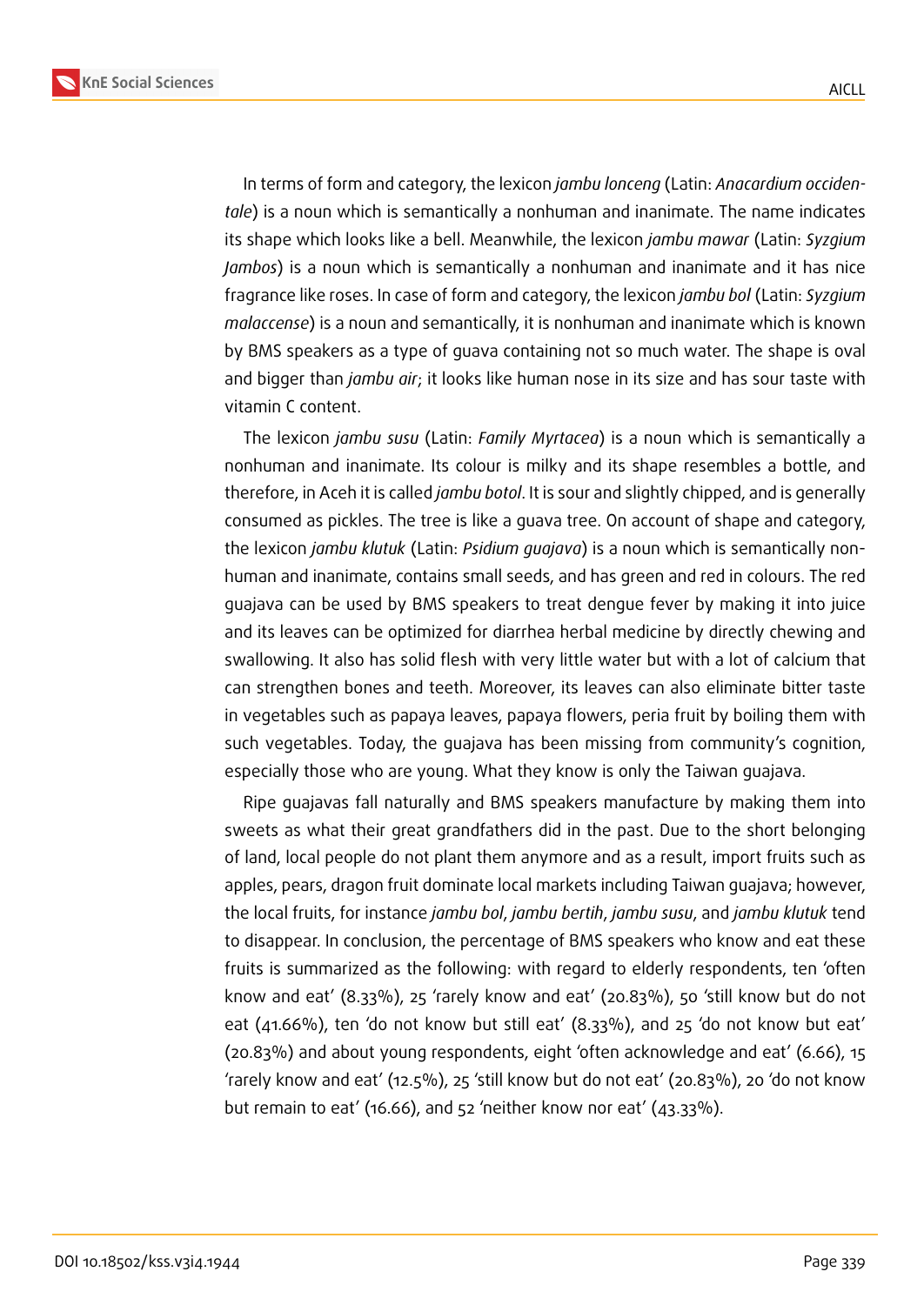

### **4.3. Flora lexicon of masam category used for light food**

Viewed from the shape and category, the lexicon *kecapi* (Latin: *Spondias dulcis*) is classified as the basic noun form which is semantically nonhuman and inanimate. This lexicon is also called *sentul fruit* that has a slightly yellowish skin and tastes very sour. Another kind of this lexicon is *sentul kecapi* which has small shape and tastes sweet. The kecapi has dark green skin but its flesh is green and can be made as the sweets or *rujak* combination. Due to the lexicon *rukam* (Latin: *Fructus rukam*), it is a basic noun form and is semantically an animate nonhuman object. The lexicon is dark red when it is ripe but pink when it is raw having the small seeds like marbles and the sour taste. Its tree looks like a guava tree and Malays eat the sweets made from this fruit but also combine it in *rujak* mixture.

Viewed from the shape and category, the lexicon *renda* (Latin: *Pieces Laciniarum*) belongs to the basic noun form and is semantically a nonhuman and animate. Its colour is reddish-white but dark red when it is ripe, and its shape is smaller than the *rukam*. Thorns can be found in its stem, branches, and tips. When the season comes, it has very dense fruit so it looks like a flower tree because of red colour. fruit. In addition, this young fruit is also containing a lot of sap but decreasing when ripe. Seen from the shape and category, the lexicon *boni* (Lation: *Antidesma Bonius*) is very small like peppers, its leaves look like *asam glugu*r leaves, and the tree has very dense fruits. When ripe it is red but while young it is greenish red in colour. The BMS speakers always make sweets from this fruit.

Now, the *kecapi*, *rukam*, *renda*, and *boni* fruits are difficult to find so the less younger generation recognizes them. The *renda* fruit remains available but the traditional *kedondong* fruit having big shape is replaced with little kinds. Local people no longer plant the traditional one. Today generations does not like the sour foods but instead, they love sweet ones like ice cream, donuts, crackers (*kerupuk*) and chips (*keripik*). The sour *rujak* is no longer in demand although it contains various vitamins and calcium. It can be concluded that the percentage of BMS speakers who remain to know, like and dislike is narrated in the following data: ten of the old respondents 'often know and eat' (8.33%), 25 'rarely know and eat' (20.83%), 50 'know but do not eat' (41.66%), ten 'do not know but eat' (8.33%), and 25 'neither know nor eat' (20.83%); eight young respondents 'often know and eat' (6.66), 15 'rarely know and eat' (12.5%), 25 'know but not eat' (20.83%), 20 'do not know but eat' (16.66), and 52 'neither know nor eat'  $(43.33\%).$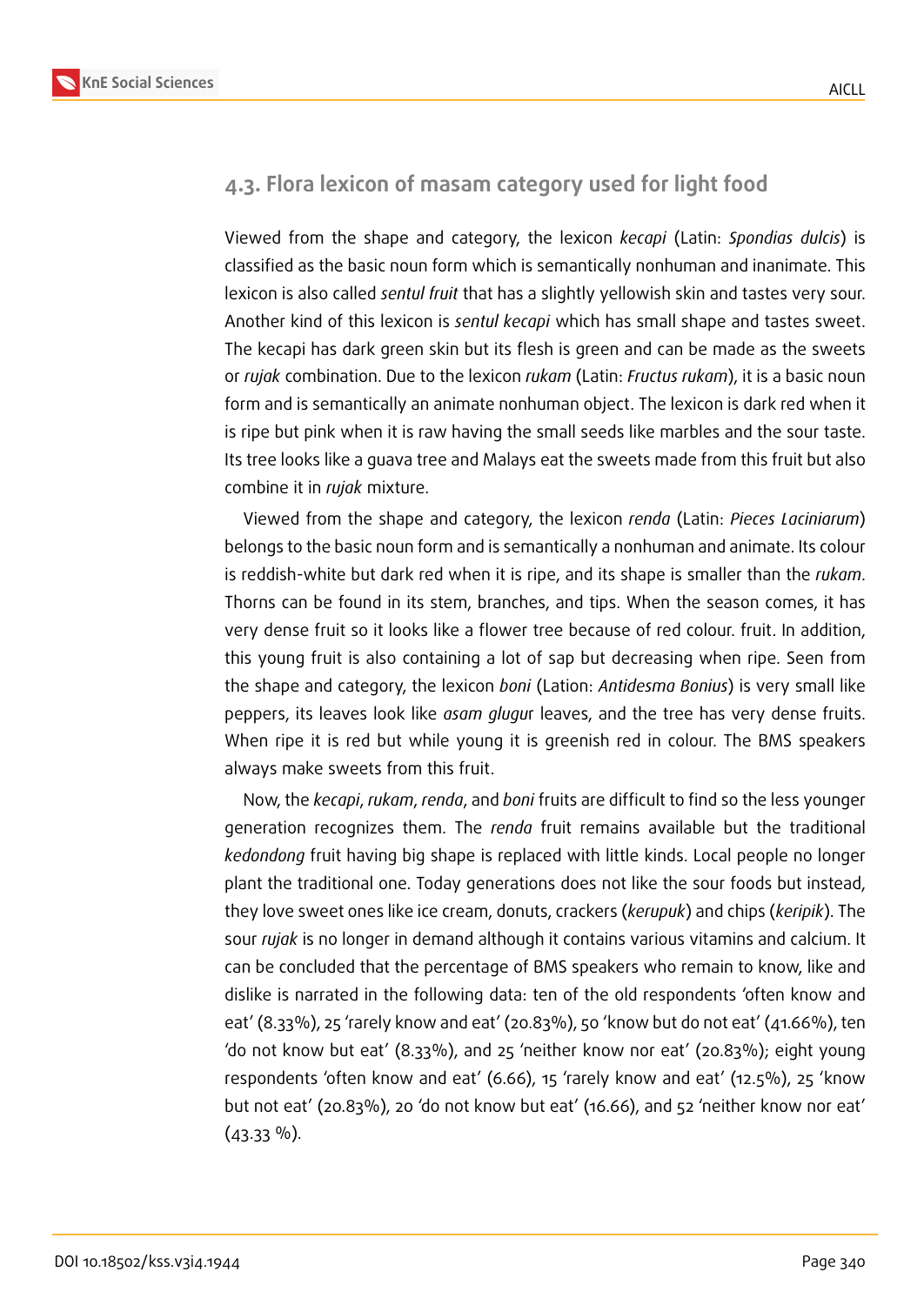

There remains to find a number of lexicons of *masam* category; the today's condition of MMS speakers indicates that they are still familiar with such lexicons and this is in line with their culture in consuming the culinary food. Due to the *masam* lexicons, 21 vocabularies are found and devided into three categories, such as (1) common category, for instance *asam gelugur*, *asam binjai*, *asam belimbing*, *asam jawa*, *pala*, *limau kasturi*, *limau nipis*, and *limau purut*; (2) appetizing category namely *limau manis*, *limau bali*, *jambu bertih*, *jambu air*, *jambu lonceng*, *jambu bol*, *jambu susu*, and *jambu klutuk*; and (3) light food category, for example *kecapi*, *kedondong*, *rukam*, *renda*, and *boni*.

## **References**

- [1] Bundasgaard, Jeppe & Anna Vibeke Lindo (Eds). (2000). *Dialectical Ecolinguistic: Three Essays For the Symposium 30 years of Language and Ecology in Graz* (Desember 2000). Odense: University of Udense research Group for Ecology, Language & Idiology Nordisk Institut.
- [2] Edward, John. (1985). *Language Society and Identity*. Oxford: Blackwell
- [3] Faridah. (2016). Khazanah Ekoleksikon, *Perubahan Lingkungan dan Pergeseran Bahasa Melayu Serdang,* Tangerang, Banten: Mahara Publishing.
- [4] Faridah, et al. (2014). *KelambiR's Eco-lexicals in Serdang Malay*: An Ecolinguistic Approach, IOSR *Journals*, Volume 19 (pp52-58).
- [5] Fill, Alwin dan Peter Muhlhausler(eds). (2001). *The Ecolinguistic Reader Language Ecology and Environment*. London and New York: Continuum.
- [6] Fishman, Joshua A. (1972). *The Sociology of Language.* Rowley. Massachussetts: Newbury House
- [7] Haugen, Einar, (1972). "The Ecology of Language". Ed. Anwar S Dill. California: Standford University.325-339
- [8] Lindo, Ana Vibeka dan Bundsgaard, Jeppe (Eds). (2000). *Dialectical Ecolinguistics. Three Essays for the Shymposium 30 Years of Language and Ecology in Graz* December 2000. Austria: Universiy of Odense Research Group for Ecology, Language and Ecology
- [9] Mbete, Aron Meko. (2002). *"Ungkapan-ungkapan dalam Bahasa Lio dan Fungsinya dalam Melestarikan Lingkungan*" *jurnal* Linguistika. Vol. 9: No. 17 Program Studi Magister dan Doktor Linguistik Universitas Udayana, September 2002. 174- 186